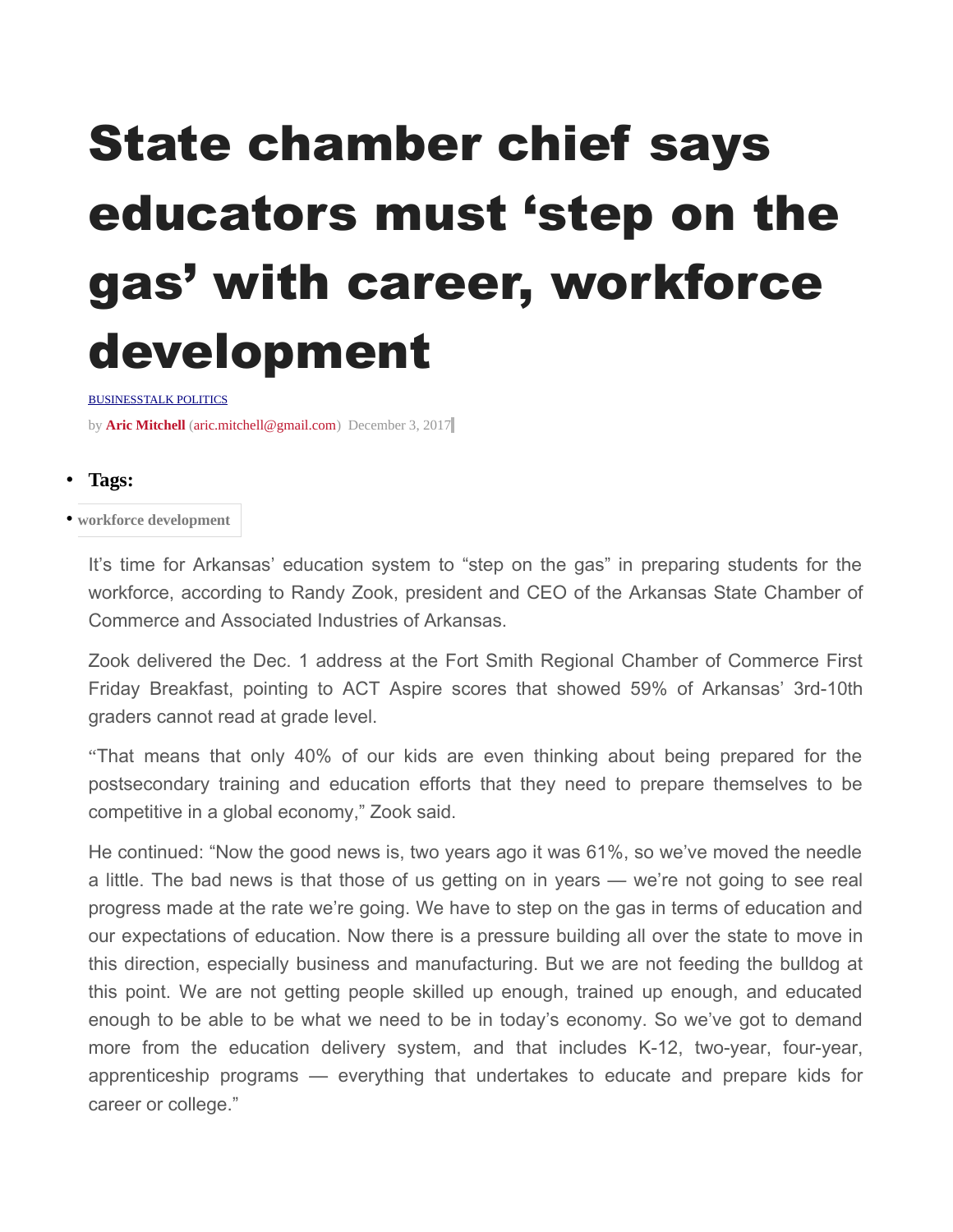Zook said the state had "to do better," adding that more good news was "there has been a very positive response out of the legislature on these growing demands." He also said K-12 leaders were "responding positively."

## ENORMOUS RESPONSIBILITY

But with 700,000 of Arkansas' 1.35 million-person workforce earning \$21,000 or less annually (around \$10 per hour), Zook said, more attention would need to be given to skills that matter.

"With our career and technical education system, volumes have been written, hours of TV shows have been produced, chronicling the fact that we threw away most career and technical education about 30 or 40 years ago. We were all going to be doctors and lawyers and, God help us, consultants, and not have to do much. We weren't going to have to make anything or do anything or fix anything or run anything or dig anything out of the ground. Life was going to be good. We'd live off the fruit of the land. That didn't quite work out."

Zook said there were 30,000 jobs around the state open that could not be filled for lack of qualified candidates.

"Everywhere I go, all across the state, every day, I hear from business owners. I had a company last week say, 'I've been looking for four mechanical engineers for two years.' And I said, 'What's the problem? Are you not paying enough or offering enough?' He said, 'No, they don't want to move to my community. It's that simple.' And that's a big problem."

The business community, Zook said, has "to recognize that we have an enormous responsibility as well as opportunity to step into this."

Zook continued: "Education is too important to leave up to the educators, with all due respect to them. We have got to be the voice of the customer. We have got to demand that kids be able to read when they get out of high school, that they be able to do a reasonable amount of math, that they be able to understand instructions. We'll work on the attendance part, the show-up part. But they've got to have these basic skills. Otherwise they're just going to be economic roadkill and Arkansas will continue to languish in the middle of the pack or even in the lower half of the pack in terms of the other states."

## NOTHING OUT OF LITTLE ROCK

Zook acknowledged the topic could be a "controversial" one and later said that he and Benny Gooden, former Fort Smith Public Schools Superintendent/current Executive Director of Institutional Relations at the Arkansas Colleges of Health Education, had debated the topic in the past and that Gooden "has taught me a lot about how to be patient about this."